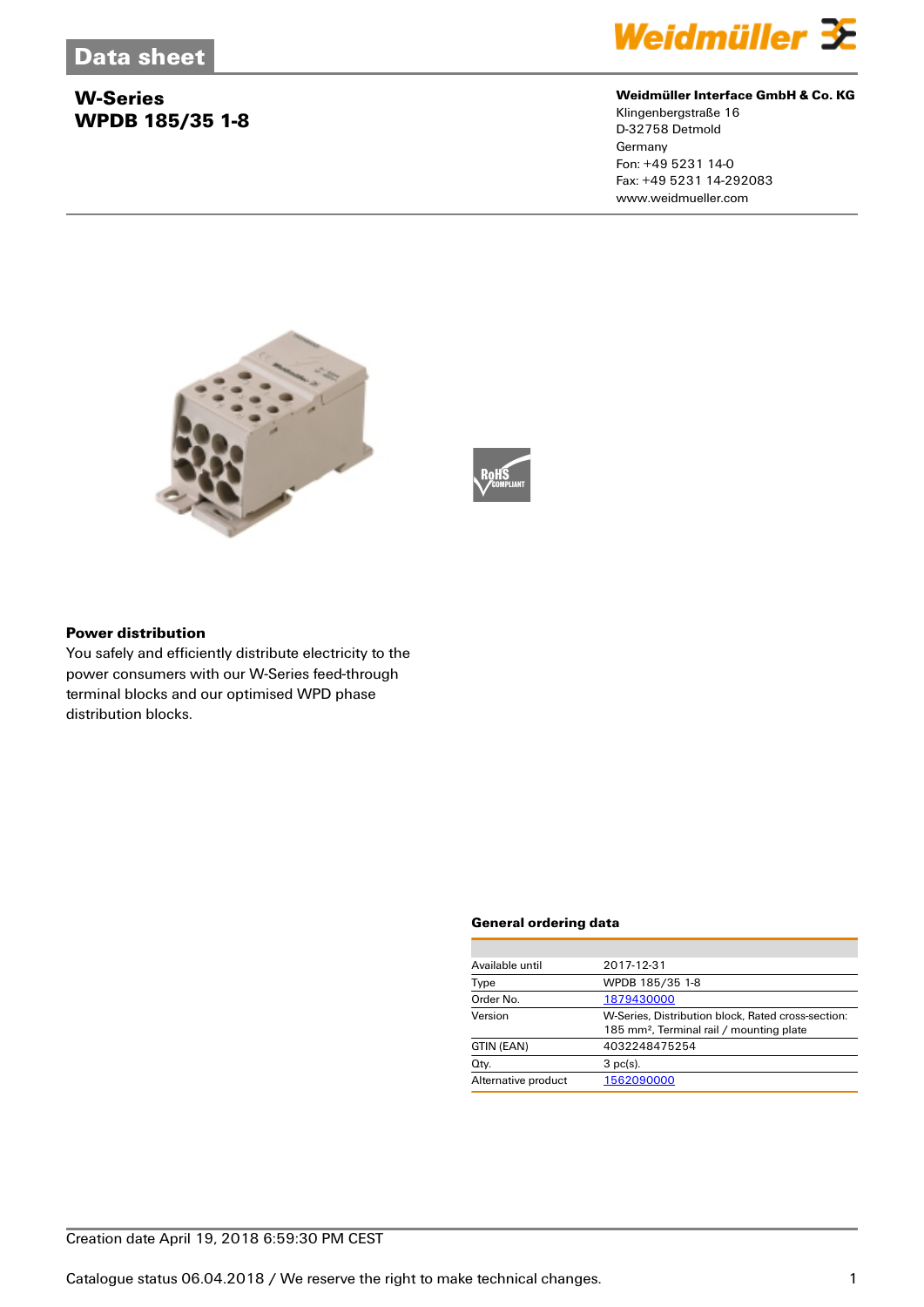# **W-Series WPDB 185/35 1-8**

# **Technical data**



## **Weidmüller Interface GmbH & Co. KG**

Klingenbergstraße 16 D-32758 Detmold Germany Fon: +49 5231 14-0 Fax: +49 5231 14-292083

| <b>Dimensions and weights</b>         |                                   |                                                                        |              |  |
|---------------------------------------|-----------------------------------|------------------------------------------------------------------------|--------------|--|
| Net weight                            | 415.9 g                           |                                                                        |              |  |
|                                       |                                   |                                                                        |              |  |
| <b>Temperatures</b>                   |                                   |                                                                        |              |  |
| Continuous operating temp., min.      | -50 $\degree$ C                   | Continuous operating temp., max.                                       | 100 °C       |  |
| <b>Material data</b>                  |                                   |                                                                        |              |  |
|                                       |                                   |                                                                        |              |  |
| Material<br>UL 94 flammability rating | Wemid<br>$V-0$                    | Colour                                                                 | Dark Beige   |  |
|                                       |                                   |                                                                        |              |  |
| <b>System specifications</b>          |                                   |                                                                        |              |  |
| Version                               | Screw connection                  | End cover plate required                                               | No           |  |
| Number of levels                      | 3                                 | Number of potentials per tier                                          | $\mathbf{1}$ |  |
| Levels cross-connected internally     | Yes                               | PE connection                                                          | No           |  |
| Mounting rail                         | <b>TS 35</b>                      | N-function                                                             | No           |  |
| <b>PE</b> function                    | No                                | <b>PEN</b> function                                                    | No           |  |
| <b>Additional technical data</b>      |                                   |                                                                        |              |  |
|                                       |                                   |                                                                        |              |  |
| Installation advice                   | Terminal rail / mounting<br>plate | Type of mounting                                                       | Snap-on      |  |
| <b>CSA rating data</b>                |                                   |                                                                        |              |  |
| Certificate No. (CSA)                 | 227429-1600172                    |                                                                        |              |  |
|                                       |                                   |                                                                        |              |  |
| <b>Rating data</b>                    |                                   |                                                                        |              |  |
| Rated cross-section                   | $185$ mm <sup>2</sup>             |                                                                        |              |  |
| <b>UL rating data</b>                 |                                   |                                                                        |              |  |
|                                       |                                   |                                                                        |              |  |
| Certificate No. (UR)                  | E60693                            |                                                                        |              |  |
| <b>Classifications</b>                |                                   |                                                                        |              |  |
|                                       | EC001329                          | <b>ETIM 4.0</b>                                                        | EC001329     |  |
| <b>ETIM 3.0</b><br><b>ETIM 5.0</b>    | EC001329                          | <b>ETIM 6.0</b>                                                        | EC000897     |  |
| <b>UNSPSC</b>                         | 30-21-18-11                       | eClass 5.1                                                             | 27-14-11-25  |  |
| eClass 6.2                            | 27-14-11-25                       | eClass 7.1                                                             | 27-14-11-20  |  |
| eClass 8.1                            | 27-14-11-20                       | eClass 9.0                                                             | 27-14-11-20  |  |
| eClass 9.1                            | 27-14-11-20                       |                                                                        |              |  |
|                                       |                                   |                                                                        |              |  |
| <b>Product information</b>            |                                   |                                                                        |              |  |
| Descriptive text technical data       |                                   | Finger safety (IP20) is only obtained by means of an additional cover. |              |  |
|                                       |                                   |                                                                        |              |  |